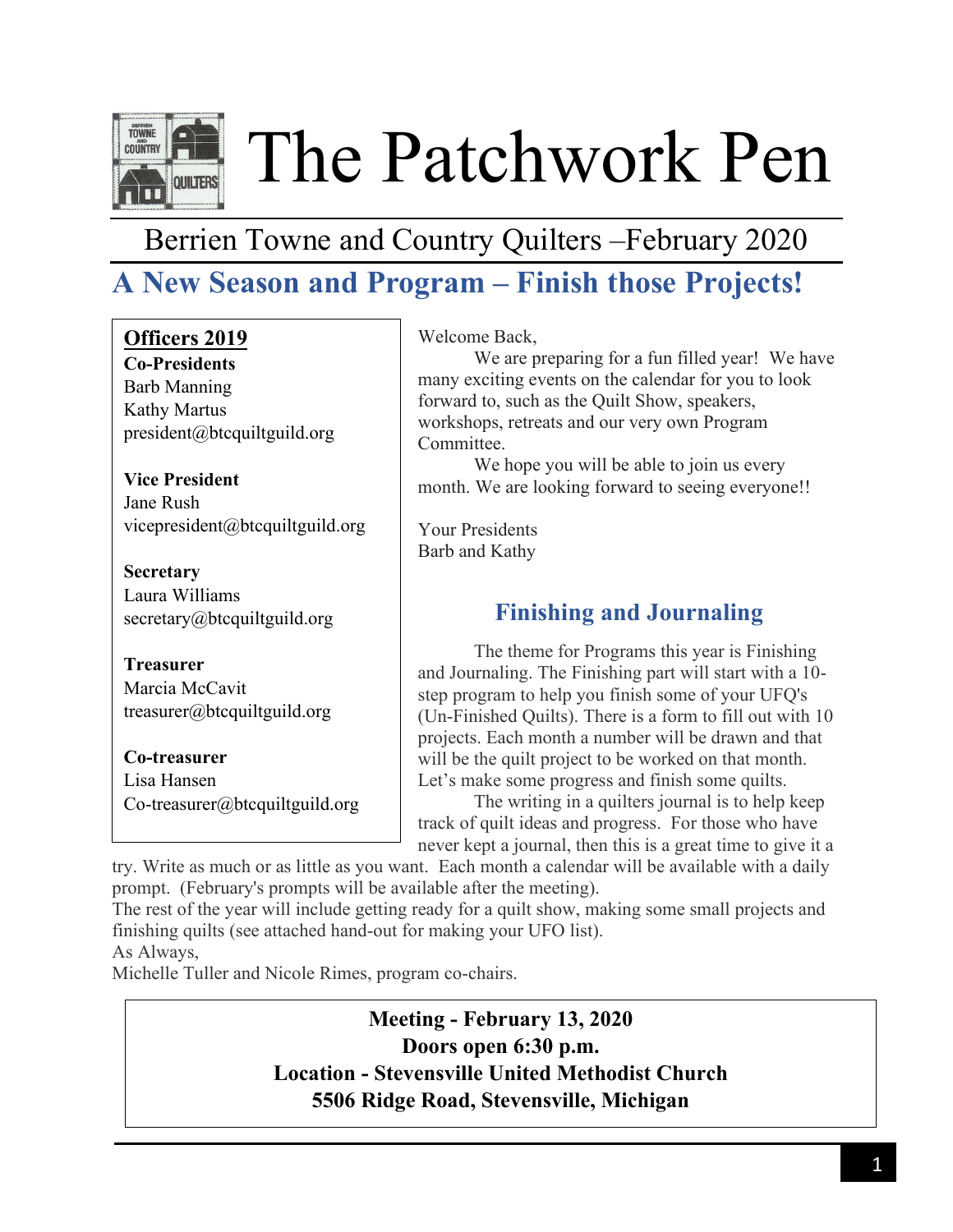## **February Member Birthdays:**

| Patty Root             | 2/3  |
|------------------------|------|
| Joy Shew               | 2/5  |
| Linda Cheek            | 2/8  |
| Lynn Folino            | 2/15 |
| Tami Wisner            | 2/23 |
| <b>Brenda Petznick</b> | 2/28 |
|                        |      |

## *Please Note:*

## **Membership Dues**

Dues are through program year of January - December. Pay at any meeting or email to [membership@btcquiltguild.org](mailto:membership@btcquiltguild.org)

### **Membership Cards**

Be sure to sign and carry your membership card as there are many quilt shops that give discounts for guild members

### **Sunshine and Shadows**

Please contact Judy Weingart with your information and she will send a card. [sunshine@btcquildguild.org](mailto:sunshine@btcquildguild.org) or call 269-429-5965

### **Meetings**

Meetings are the 2<sup>nd</sup> Thursday of each month from February through November at Stevensville United Methodist Church, 5506 Ridge Road, Stevensville, Michigan

### **Website**

Btcquiltguild.org

### **2019 Board Meetings:**

At the Bridgman Library, 6 p.m. – 7:30 p.m. Jan. 29, April 29, August 26, November 18.

### **Newsletter**

Articles for newsletter are due **the 20th of each month**. Please send to Denise Tackett at [newsletter@btcquiltguild.org](mailto:newsletter@btcquiltguild.org) or [dkalintackett@gmail.com](mailto:dkalintackett@gmail.com) 

# **Spring Retreat**

"Come Fly with Me!"

Shipshewana Spring Retreat at the Blue Gate Garden Inn 2 choices of length!

- Thursday, April 16th 10 a.m.. Sunday, April 19th 3 p.m. Cost- \$105 \*does not include hotel rooms OR
- Tuesday, April 14th 10a.m. Sunday, April 19th 3 p.m. Cost- \$ 125 \*does not include hotel rooms

 This retreat includes: Large sewing room, with 1 table per person, Ironing boards & Irons, table for snacks to share, fun, 3 dinner buffets, 24 access to sewing room, fellowship, demos of our theme, laughter, a pattern, shopping opportunities, gifts, lots of time and space to get your quilting projects done!

 Sign up at the February and March meetings or call Peri Hansen 269-757-2496

\*Different this year: Instead of paying us for your room, the hotel itself is now giving us a block of rooms available at a reduced rate. The cost of the room is \$ 87.98, plus 12% room tax- which equals \$ 98.54 That is the rate per room, per night. If you split that room with someone, the cost gets split in half. You will be responsible to book your own room. When you sign up for the retreat, we will hand you a paper explaining how to register for your room and the dates the block will be available.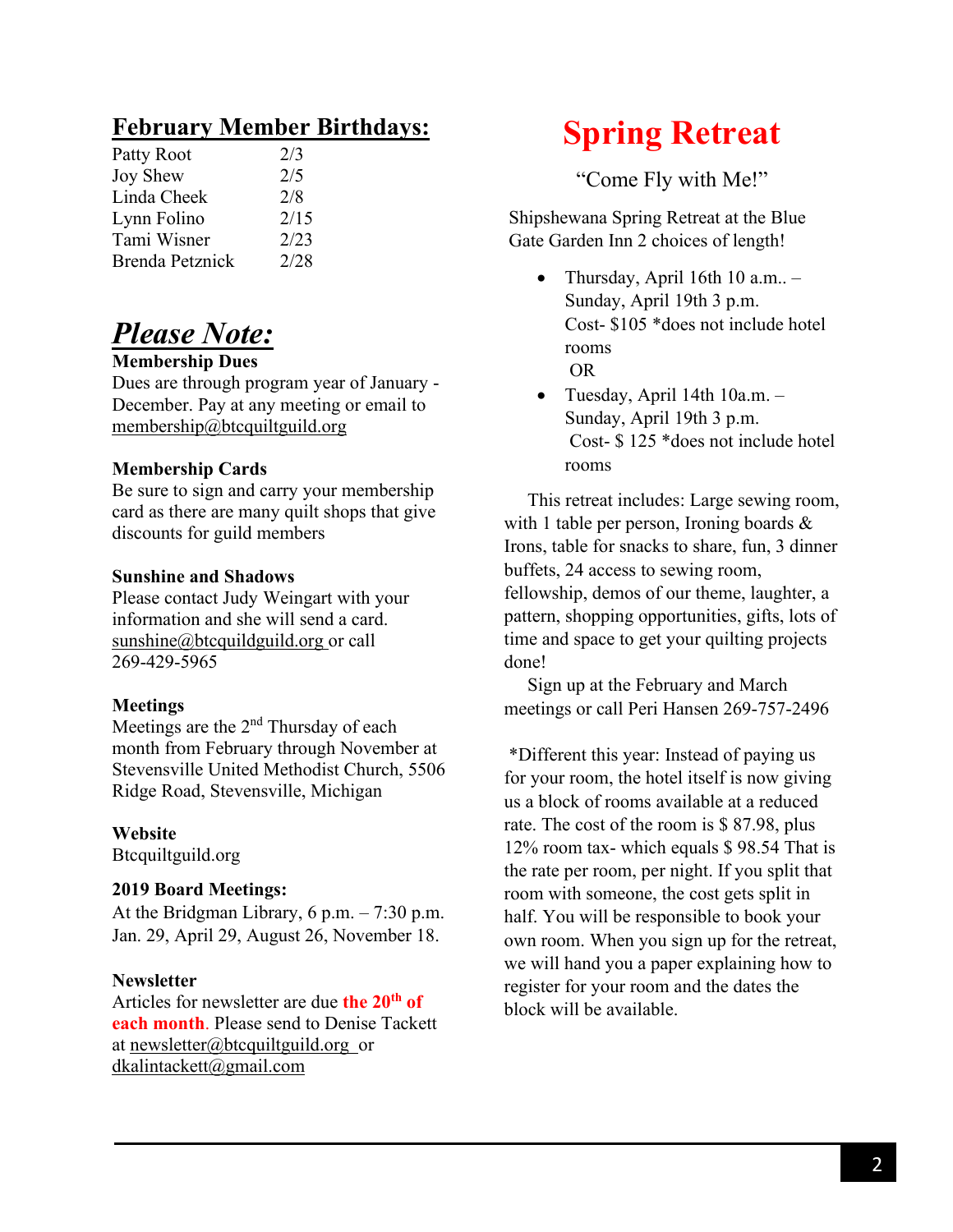# **2020 Quilt Show News**

## **Quilts of Valor**

We will be presenting Quilts of Valor to veterans during our Quilt Show in June and we invite our guild members to participate!



If you would like to make a quilt, here are some guidelines:

• **Quilts of Valor are 55" x 65" minimum and we're asking that they don't go over 60" x 70" so that they will all be** 

**roughly the same size**

- Please use red, white, blue fabrics. You can also use some gold. They should not be specifically feminine or masculine.
- You may quilt your own quilt if you wish, but we also have members who have volunteered to quilt tops.
- If someone else quilts your quilt, it will come back to you for binding.
- We will supply labels.
- We have decided not to provide a pillowcase with quilts this time. This is no longer a requirement by the Quilts of Valor Foundation.

Here's some dates to remember:

- February meeting must know if you are making a quilt so we can begin getting names of veterans.
- If some one else is quilting your quilt, must have top by March meeting.

## **Thank you for participating in this exciting service project!**

**The presentation will take place on Saturday, June 13 at 1 p.m. at Carver Park Pavilion in Three Oaks.**

## **Boutique**

 Here we are at the start of another year -- Quilt Show Year. We hope you worked on things to put in the boutique over break, if not you still have time.

 Only quilt related items will be accepted for the boutique. Some examples are: quilts of all sizes, bags & pouches, pin cushions, table runners, wall quilts, full size quilts and throws.

 This year the quilt show will be part of Flag Day so keep in mind tourists and people with second homes in mind when making items.

 We need a couple of people to co-chair the boutique. Let us know if you are interested.

Thank you Cindy Shepherd

## **Patriotic Small Quilts**

 For this quilt show we are asking for patriotic small quilts to sell outright as a fundraiser for the guild. This is a replacement for the raffle quilt.

 This is a wonderful way to become involved with the quilt guild and the Flag Day quilt show. Your generosity and creativity will catch the eyes of many who will come to this event.

 Quilts should be no larger than 20" x 20" and you may also submit table runners and pillows. Use up your scraps in creative ways. Maybe there's a new technique you have wanted to try in a small piece. All styles, designs, and techniques are welcome. Put them together and make that item which will "grab" someone's attention and want to take it home. Be sure to sign your work on the back. And perhaps a sleeve might be helpful. Any questions? Contact Kathy Phipps, 429-8446; [mrkjp@comcast.net](mailto:mrkjp@comcast.net)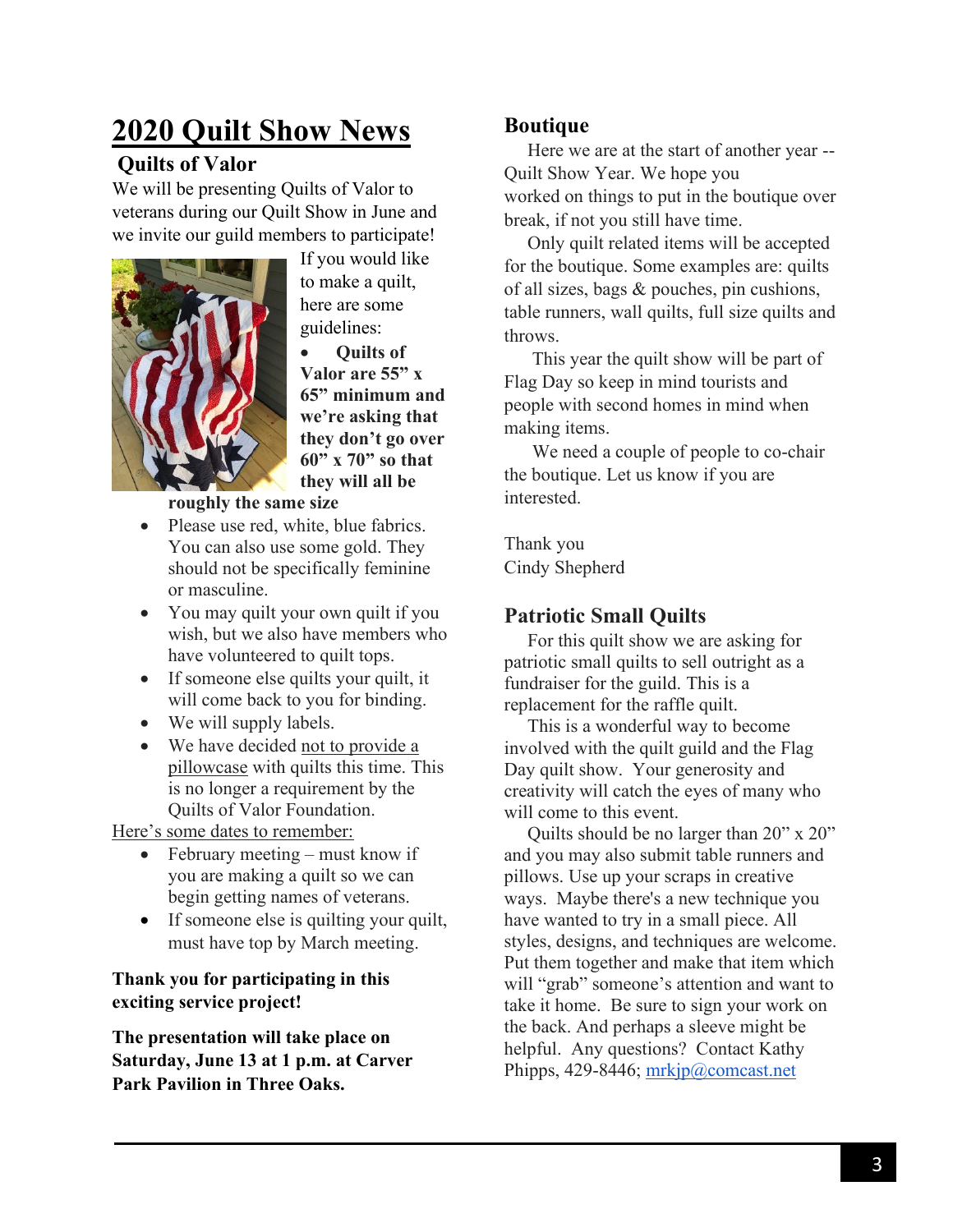## **Committees/ Groups**

## **Birthday Club**

 We are looking forward to the 2020 BTCQ year. Birthday Club members will be also be able to celebrate their birthdays with new fat quarters during their birthday month to add to their stashes. What fun.

 Just a few reminders for Birthday Club members. Please bring the fat quarters for your team members to the February meeting. You may tag each fat quarter for your team members or let us divide the fat quarters according to your team members' wish lists. Remember to bring the fat quarters in a gift bag which will be used for you during your birthday month.

 After the February meeting, all you have to do is wait for your birthday month. In March, the members with January, February, and March birthdays will be given their gift bags with the fat quarters. After March, gift bags will be given during the members birthday month. In November, both the November and December birthday members will receive their gift bags.

 If you are unable to attend the February meeting, please try to find another guild member who would bring your team fat quarters to the meeting. If you are unable to bring the fat quarters to the February meeting, please contact Barb or Kathy to make other arrangements.

See you on February 13.

Barb Manning and Kathy Martus

## **Applique Society**

 Appliqué Society has a new outlook with changes we hope you will agree with. Instead of meeting at night (having trouble finding meeting places) we are going to meet on Wednesdays, once a month, at 10

a.m. the day before the guild meeting**. The next meeting will be on February 12.**

 We have three new enthusiast members, Jan, Pearl and Susan. The bonus is: Susan has a wonderful studio which she has offered for our Appliqué Society meetings! It is quite large but not unlimited—please let me know if you plan to come, Sue Russell, 313-3799 or 983- 3799. Studio address: **2873 Ainsworth Dr., across from the D.A.N.K.** Directions are difficult, GPS the address.

 We can show beginners with points, circles and stems or help with a project! Join us!

## **Community Quilts**

 Once again, we have an overabundance of fabric. We will have tables set up at the February meeting of fabric for you to pick up. We will set up tables of fabric that are free for you to use on anything you wish but if you wouldn't mind making a Community Quilt or two, that would be GREAT! There are no quilt police so feel free to take as much or as little as you would like. At this time, we will not be accepting any more fabric, only completed quilts.

 We will be presenting to the Board our suggestions for who will receive the quilts that are donated at the January  $29<sup>th</sup>$  meeting. We will inform you of the board's decision at our February meeting and give more information on the size of quilt that we will need.

Thank you, Lois Lentz, Nancy Hawley, Sara Lawrick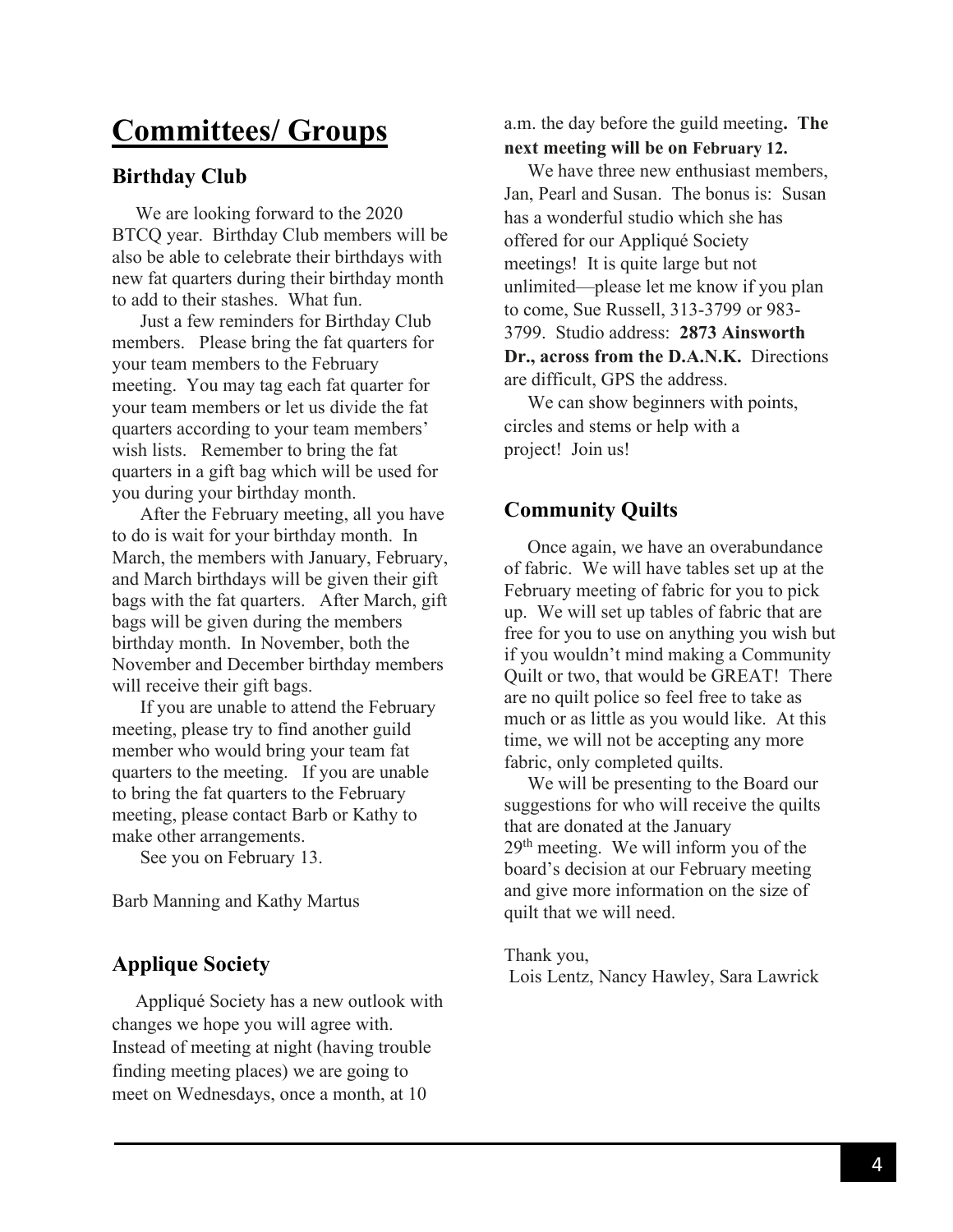| <b>Berrien Towne and Country Quilters Guild</b> |         |                      |                                    | October 1, 2019 |           |
|-------------------------------------------------|---------|----------------------|------------------------------------|-----------------|-----------|
|                                                 |         |                      |                                    |                 |           |
|                                                 |         |                      |                                    |                 |           |
|                                                 |         |                      |                                    |                 |           |
|                                                 |         |                      |                                    |                 |           |
|                                                 |         |                      |                                    |                 |           |
| Retreats                                        |         | 1,205.00             |                                    |                 |           |
| Retreats                                        | \$      | 3,760.00             |                                    |                 |           |
| <b>Fundraiser Basket</b>                        | \$      | 45.00                |                                    |                 |           |
| Banquet                                         | \$      | 10.00                |                                    |                 |           |
|                                                 |         | <b>Total Monthly</b> |                                    |                 |           |
|                                                 |         | Income               | \$                                 | 5,520.00        |           |
|                                                 |         |                      |                                    |                 |           |
| Peri Hansen - Retreats                          | \$      | 170.14               |                                    |                 |           |
| Peri Hansen - President                         | Ś       | 12.91                |                                    |                 |           |
| Sondra Sheppard-Comm.                           |         |                      |                                    |                 |           |
| Quilts                                          | \$      | 20.98                |                                    |                 |           |
| Lakeland Graphic Services-                      |         |                      |                                    |                 |           |
| Newsletter                                      | \$      | 20.00                |                                    |                 |           |
| Nancy Hawley-                                   |         |                      |                                    |                 |           |
| Hospitality/Banquet                             | \$      | 156.93               |                                    |                 |           |
| Courtyard by Marriot-Retreats                   | \$      | 4,798.36             |                                    |                 |           |
| <b>Betty Oatsvall-Retreats</b>                  | \$      | 262.51               |                                    |                 |           |
| Sherri Skorupa-Door Prizes                      | \$      | 38.88                |                                    |                 |           |
| Nicole Rimes-Programs                           | \$      | 179.74               |                                    |                 |           |
|                                                 |         | <b>Total Monthly</b> |                                    |                 |           |
|                                                 |         | Expenses             | \$                                 | 5,660.45        |           |
|                                                 |         |                      |                                    |                 |           |
|                                                 | Banquet | \$<br>\$             | <b>Beginning Balance</b><br>500.00 | -\$             | 12,637.56 |

**Ending Balance \$ 12,497.11**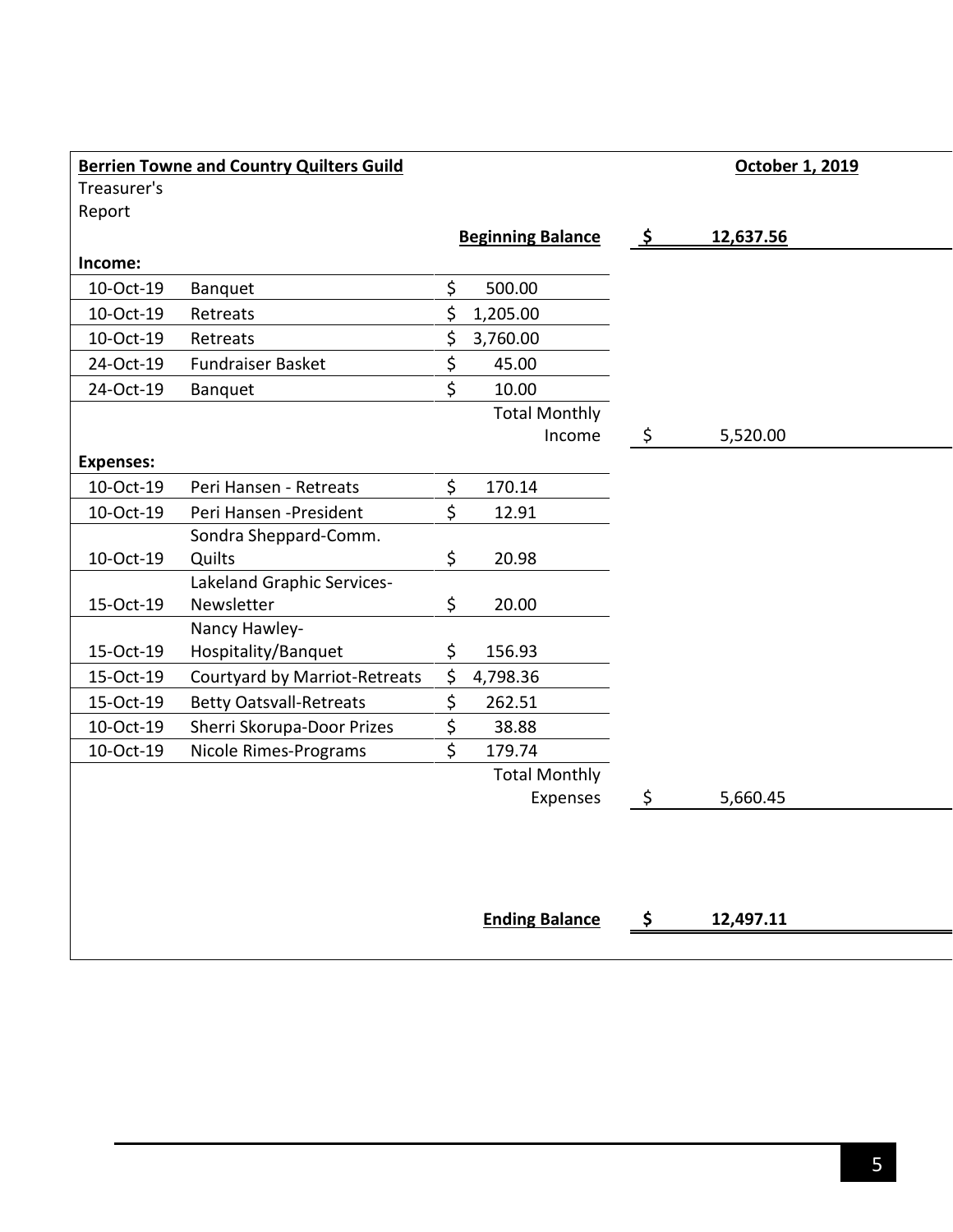### Berrien Towne and Country Quilters **Guild Meeting** Nov. 14, 2019 Methodist Church, Stevensville, Michigan

Meeting started at 6:30 with end-of-year banquet. Called to order by President Elaine Bokhart at 7:25 p.m. Visitors – none Minutes – October minutes approved as published Treasurer's Report – September report approved as published.

Note: Doris Walton, one of the founding members, passed away.

### **OLD BUSINESS**

Quilt Show – Barb Manning reminded members of the Quilt Show Dates – June 13 & 14, which coincides with Three Oaks Flag Day celebration. Will take place at Three Oaks Elementary School. Theme is Red, White & Blue. All small quilted donation items are due by May 1. Quilt registration will open in March meeting. Quilts of Valor project will distribute packets made up for 12" blocks to be returned by February meeting.

Retreat – Peri reported on retreat which will take place this weekend at Courtyard at Marriott in Benton Harbor.

### **NEW BUSINESS**

Officers – Vice-President Peri Hansen presented slate of officers: Co-Presidents Kathy Martus and Barb Manning, Vice-president Jane Rush, Secretary Laura Williams, Treasurer Marcia McCavit, and Assistant Treasurer Lisa Hansen.

*Motion*: accept slate of officers – 1<sup>st</sup> Char Nye, 2<sup>nd</sup> Michelle Tuller. Motion passed.

Golden Thimble – Cindy Bauer announced winner of 2019 Golden Thimble award – Kathy Phipps.

Board meeting – Last board meeting for the year will be on Nov. 20 at 6 p.m. at Pine Ridge.

## **COMMITTEES**

Community Quilts – Sondra Shepphard announced that 220 community quilts were donated in 2019 to date.

Birthday Club -4 November and 4 December birthday packages distributed.

Library – Marilyn Herrman thanked everyone who used library this year and encouraged members to check out books for the long break.

Raffle Baskets – no raffle basket

Door Prize - winners Susan Stephens, Linda Cheek and Shirley Keim. Show and Tell – 9 members showed finished quilts.

Adjourned at 8:14 p.m. Respectfully submitted by: Denise Tackett, Secretary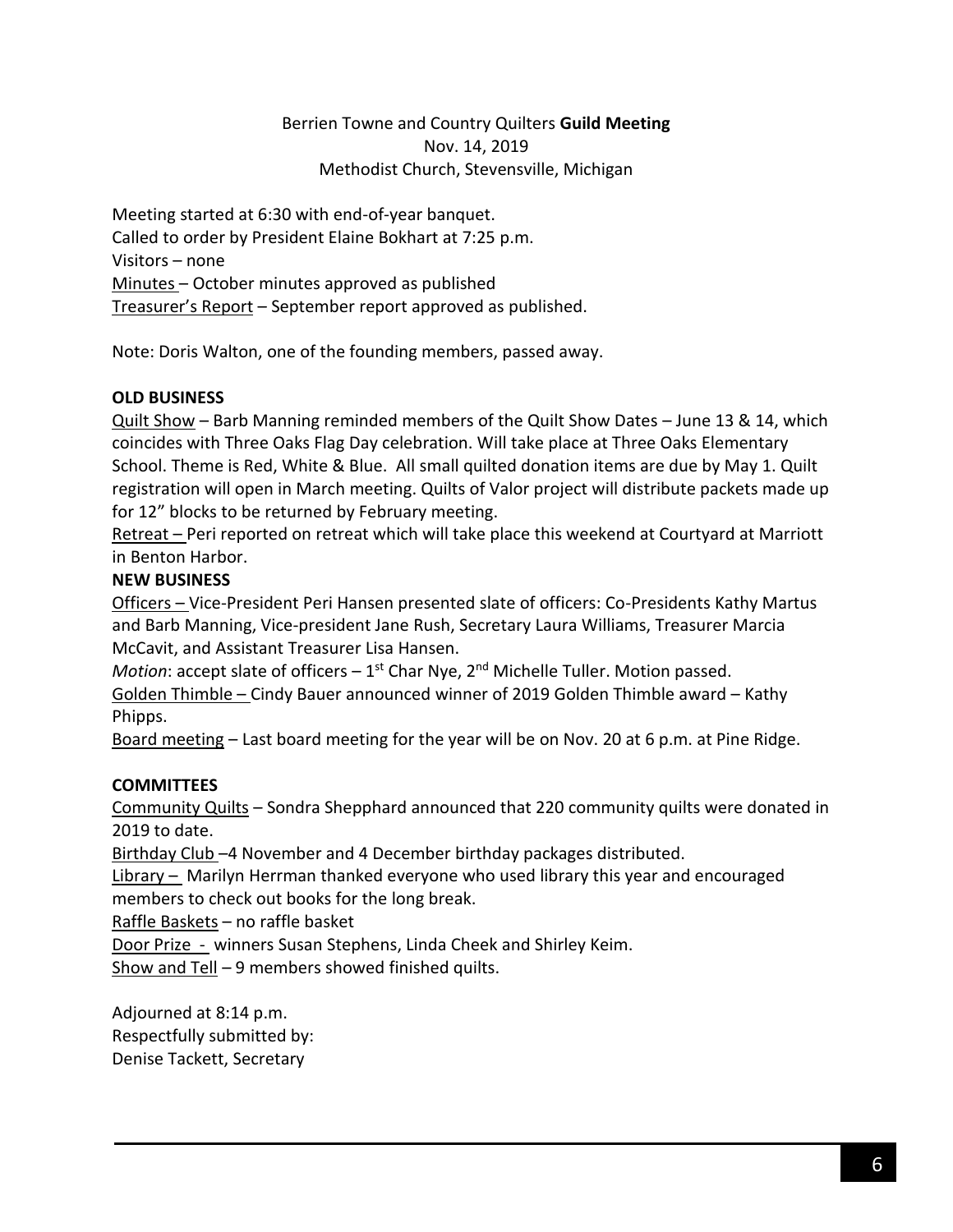## Berrien Towne and Country Quilters November 20, 2019 **Board Meeting**

Called to order at 6:35 p.m. at Pineridge Rehabilitation and Nursing by President Elaine Bokhart

Present :Elaine Bokhart, Denise Tackett, Annette Wright, Marcia McCavit, Maxine Wantuch, Chris Andrews, Michelle Tuller, Peri Hansen, Nichole Rimes, Cindy Bauer, Angie Kacynski, Kathy Phipps, Cindy Shepherd, Marilyn Herrman, Sara Lawrick, Deb Adams, Laura Williams, Barbara Manning, Cathy Benke, Kathy Martus

**Minutes** – minutes from July board meeting were printed in newsletter and approved as presented.

## **OLD Business**

**Policies and Procedures** –more questions discussed including speaker funds, refund policy and email updates.

Motion – to approve Policies and Procedures with corrections. 1<sup>st</sup> Peri Hansen, 2<sup>nd</sup> Deb Adams, approved with 3 abstentions

**Berrien County Youth Fair – need to sponsor new trophy for quilt winners, old trophy filled** up.

Motion – send \$150 to Berrien County Youth Fair to purchase new trophy. 1<sup>st</sup> Nichole Rimes, 2<sup>nd</sup> Michelle Tuller, approved.

Suggested to give two \$75 gift certificates to top two winners at fair. Will consider for budget for next year.

**Community Qui**lts – kits available

## **NEW Business**

**Newsletter and mailing jobs –** will be combined with Denise Tackett doing both. **Quilt Show Treasurer** – Cindy Shepherd will serve as liaison for quilt show expenses to treasurer.

**Member List** – requested that member's join date be added back into membership list **2020 Board** – went over list of next year's board members.

Adjourned 7:25 p.m.

Respectfully submitted by, Denise Tackett, Secretary